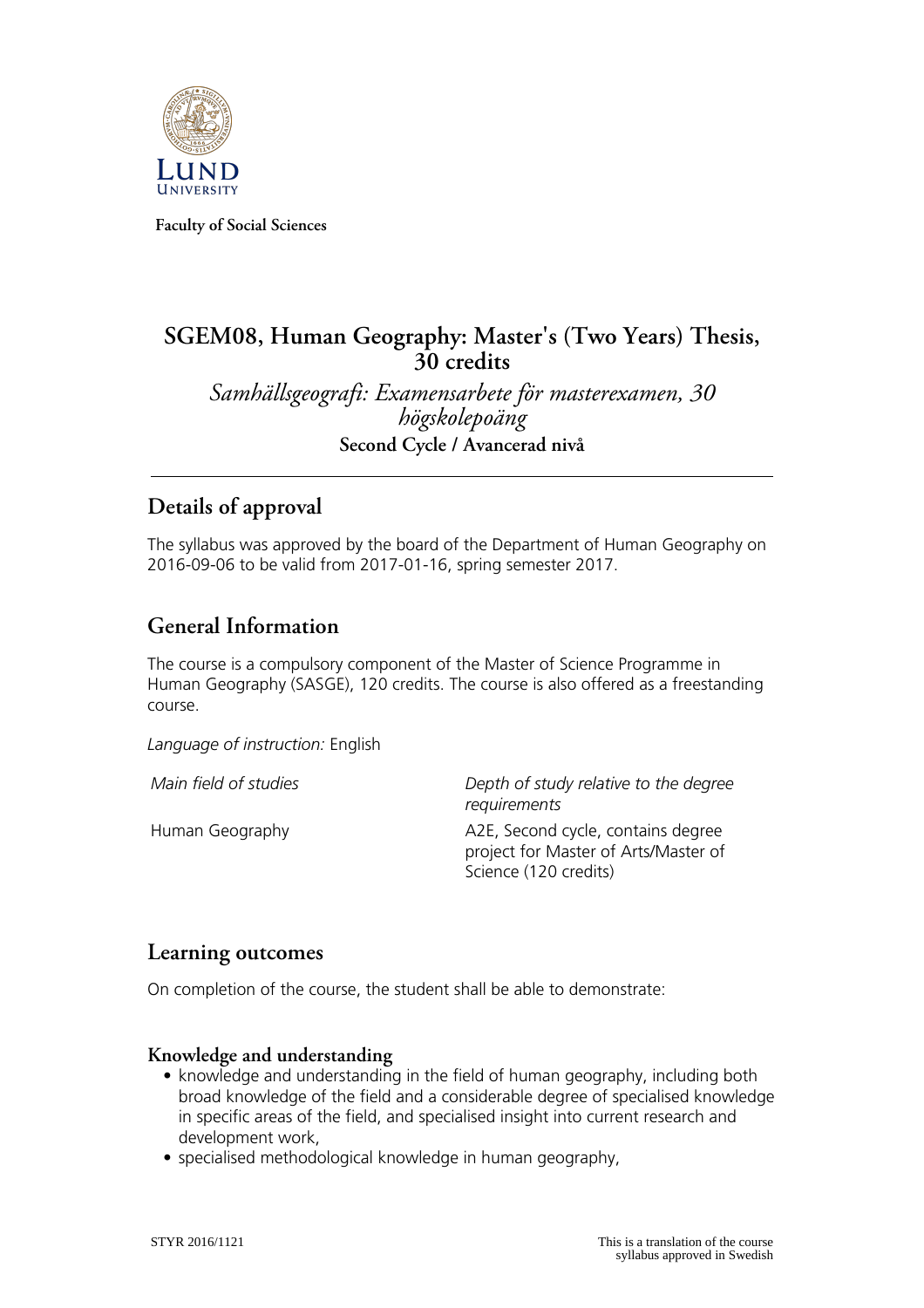#### **Competence and skills**

- ability to apply knowledge and understanding to new and unfamiliar contexts of a broad (or multidisciplinary) character within a field associated with human geography,
- ability to critically and systematically integrate knowledge and to analyse, assess and address complex phenomena, issues and situations even with limited information,
- ability to critically, independently and creatively identify and formulate research propositions, to plan and with use of appropriate methods realise advanced tasks within predetermined time frames, and through this contribute to the formation of knowledge and to assess this work,
- ability in speech and writing both nationally and internationally to clearly report and discuss conclusions and the knowledge and arguments on which they are based in dialogue with different audiences,
- ability to apply academic skills such as referencing of sources and use of figures, tables and other means of communication,
- skills required for participation in research and development work or to work independently in other qualified capacities,

#### **Judgement and approach**

- ability within human geography to make assessments in relation to relevant scientific, social and ethical issues, and to demonstrate awareness of ethical aspects of research and development work,
- insight into the possibilities and limitations of research, its role in society and the responsibility of individuals for how it is used,
- ability to identify personal needs for further knowledge and to take responsibility for own learning.

## **Course content**

During the module the student is trained to plan, delimit, execute, report and critically review an independent, written dissertation.

# **Course design**

Teaching is in the form of supervision, independent study and seminars. The student is to work independently within a field agreed upon with the supervisor. The hours of supervision are limited to the semester in which the student first registered for the course. Exceptions can be made if there are special grounds.The dissertation is to be written by the individual student but collaboration between two students can be permitted in certain circumstances. The student is to defend his or her dissertation and critically review a fellow student's project at a concluding seminar.

Unless there are valid reasons to the contrary, compulsory participation is required in seminars and supervision. Students who have been unable to participate due to circumstances such as accidents or sudden illness will be offered the opportunity to compensate for or re-take compulsory components. This also applies to students who have been absent because of duties as an elected student representative.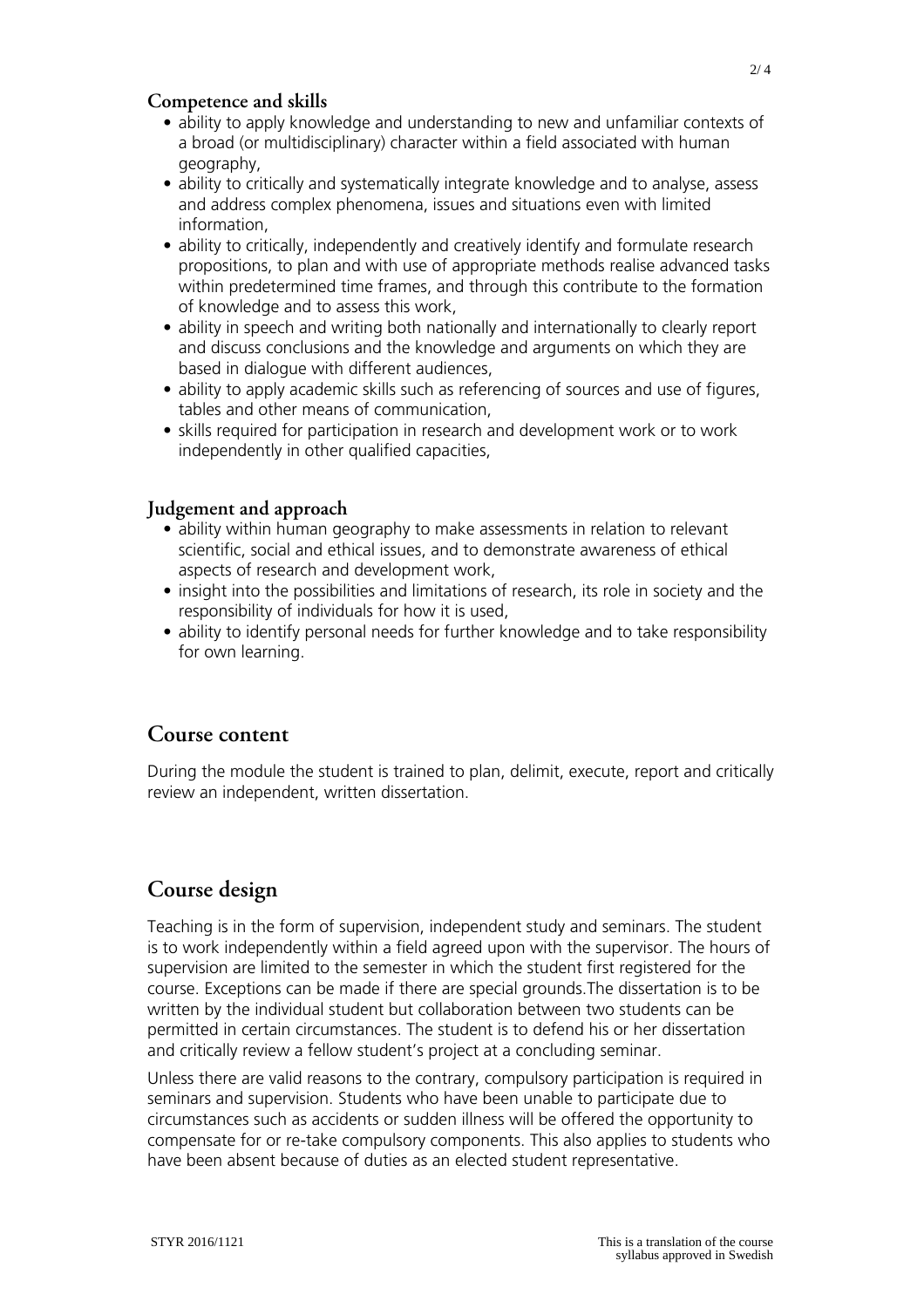#### **Assessment**

The course is assessed on the basis of a written degree project, defence of the Project at a seminar and critical review of a fellow student's degree project. The degree project is to be registered in an open access database on a server owned by Lund University. The student independently chooses the level of access.

Three opportunities for examination are offered in conjunction with the course: a first examination and two re-examinations. Two further re-examinations on the same course content are offered within a year of the end of the course. After this, further re-examination opportunities are offered but in accordance with the current course syllabus.

*Subcourses that are part of this course can be found in an appendix at the end of this document.*

### **Grades**

Marking scale: Fail, E, D, C, B, A.

The grade for a non-passing result is Fail. The student's performance is assessed with reference to the learning outcomes of the course. For the grade of E the student must show acceptable results. For the grade of D the student must show satisfactory results. For the grade of C the student must show good results. For the grade of B the student must show very good results. For the grade of A the student must show excellent results. For the grade of Fail the student must have shown unacceptable results.

The students' defence of his/her own degree project and critical review of a fellow student's degree project are exempted from the grading scale above. The grades awarded for these components are Pass or Fail. For the grade of Pass, the student must show acceptable results. For the grade of Fail, the student must have shown unacceptable results.

The degree project determines the grade on the course.

At the start of the course, students are informed about the learning outcomes stated in the syllabus and about the grading scale and how it is applied on the course.

## **Entry requirements**

To be admitted to the course students must have

- a Bachelor's degree in human geography or the equivalent
- passed second-cycle courses in human geography amounting to 30 credits
- passed second-cycle courses in methodology amounting to 30 credits
- Oral and written proficiency in English corresponding to English 6/B from Swedish upper secondary school is a requirement. Assessment of equivalent qualifications will be based on national guidelines.

## **Further information**

The course replaces course SGEM06 Human Geography: Master's (Two Years) Thesis (30 credits).

The course may not be included in a degree together with SGEM02 Human Geography: Master's (Two Years) Thesis, 30 credits; SGEM04 Human Geography: Master's (Two Years) Thesis, 30 credits or SGEM06 Human Geography: Master's (Two Years) Thesis, 30 credits.